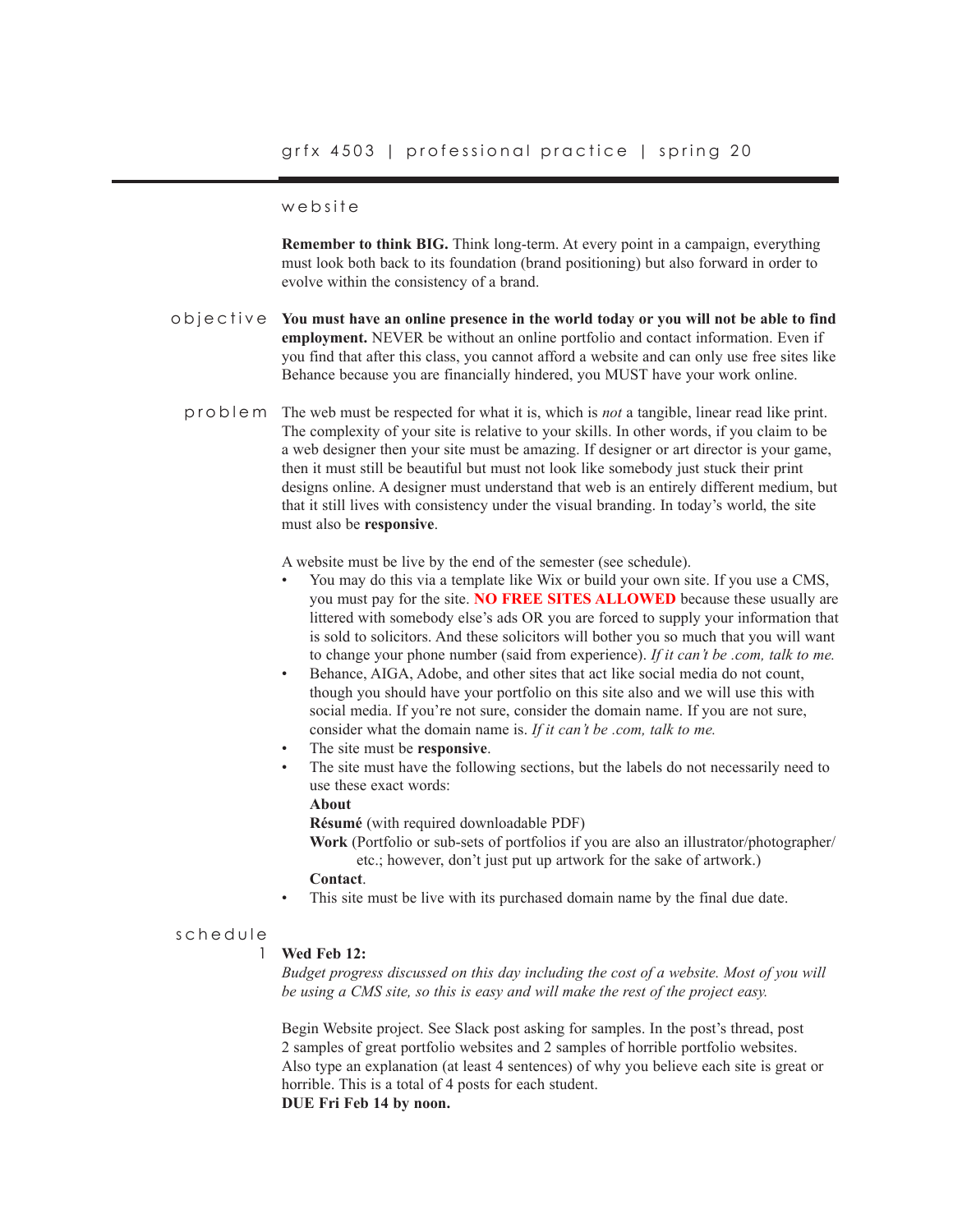





# step 2

Create a **SiteMap and Wireframe using Illustrator**. *Even if your site is already live, you must complete this step. It may be designing backward, but it is an important step.*

Name the file **YOUR LAST NAME\_WebPlans. PDF**. Use multiple artboards if necessary.

"A Wireframe and SiteMap can be sometimes confused as they both relate to the layout of a website. However they have one major difference. A Wireframe relates to the visual design of a website whereas a SiteMap shows the process of which pages relate to each content." One may consider the SiteMap as its navigation.  *https://bit.ly/2OQ6qA4*

Follow the A sample above when completing your combined sitemap/wireframe, but show how links work (see B on left, noting this is *only* a sitemap).

## **Include the following:**

- Color required unless your brand is black and white.
- All links should have lines between.

*see next page*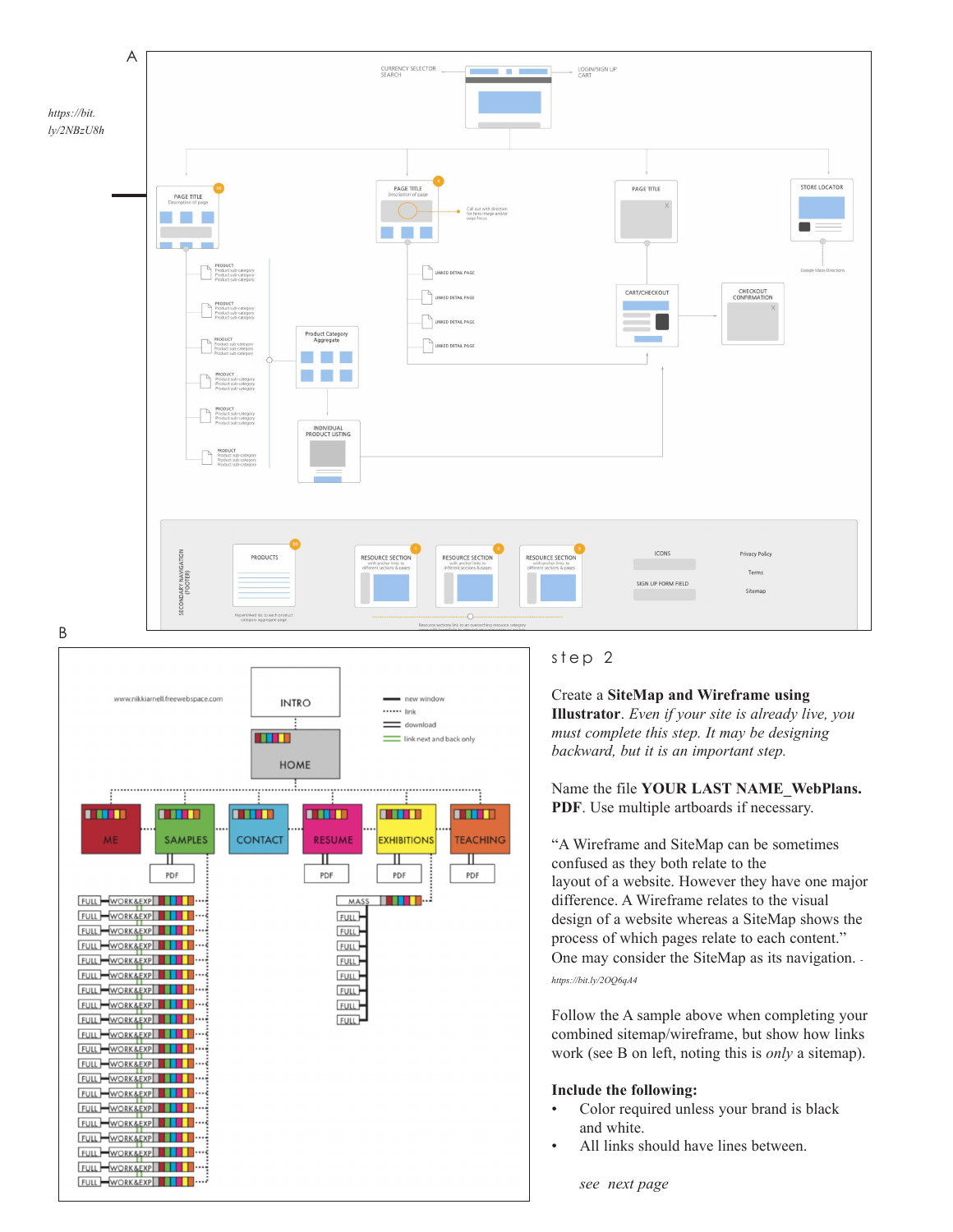- Any color coding or line treatment on the diagram to help explain how links work. For example, does the link open to a new page, does it go to an external PDF (your resumé), or can the link go back to the page it had just been. *(This is not shown on the sample above, but is present in left.*  $3 (cont.)$   $\cdot$ 
	- Be sure to include all social media and/or blog links.
	- All pages should be a wireframe. If yours is a 1-page scrolling site, indicate this on the top of the page in words and treat each section as a page that links via the menu bar on the home (top of) web page.
	- Menu (and your logo) should always be at the top or side of any web page so it is always accessible/visible.
	- Include contact info with link to email. Phone number should be included too. If you feel uncomfortable with this, please see me asap.

*These will go in your Brand Book, so be sure they are of highest quality and make sense to a reader. You may need to go back to revise the files once you actually build your site, as they should match in the Brand Book.*

## **Due Mon Feb 17, 11am: Correcly named website wireframe/sitemap PDF.** Place file in 4 **SECTION 3 : WEBSITE** folder.

Then build the site.

- Test the site on multiple browsers, especially Explorer. Remember that a site does not need to be live to be tested on a browser.
- **• Find a web host and PURCHASE YOUR DOMAIN NAME!** (See Budget)
- Anytime between now and when it's due, there could be required Progressive Critiques to keep everyone on schedule and engage in proactive problem-solving.
- 5 **DUE Mon Mar 9, 11am: Working file of website DUE.** It does not need to be live yet, though it will be if you are using a CMS. Take screen shots to include in your Brand Book.
- **Make the site live.** If you are using a system like Wix or Weebly, etc. it will publish easily. 6 If you are building your own site, be sure to find a Web Host, pay for a domain name (like GoDaddy), and upload. Post link to working site on Facebook group when requested. **DUE Wed Apr 29, 11am.**
- Remember to keep things simple. If you're not going to exhibit or sell your studio artwork, then consider not including it. In my experience, just because your friend said you're a great painter, doesn't necessarily mean you're a good enough painter to put your work next to your professional design work. However, if you have some serious skill in photography, illustration, painting, etc. that really complements your design, consider including that as a separate section from your design work. MAYBE. Most of the time, that studio work can be placed into a piece of graphic design that you can then explain you have created. tips
	- You can be more personable in the website. See what's out there and you decide. For example, sites that are too approachable can be perfect or they can make you feel like a stalker reading it. **Remember all the way back to your Brand Positioning Statement... does the tone of your site line up with the brand?**
	- Remember who you are targeting. Though you may be reaching the creative crowd, you are also selling to a group of rational, business-minded folk. Be aware of this.
	- © Copyright issues: There is only so much you can do to protect your work. See what is out there and see what others have done, which is often not much. Adding a watermark to your work ruins your work. If you know how to lock your work, it doesn't help because anybody can take a digital capture of it. Adding a line about copyright is a nice addition, but is simply a reminder. If you have done work that has been produced for larger clients, it is often protected through this client. And finally....sorry to sound mean....but is your work really that worth protecting? Is it really that original? ....Really? s*ee next page*